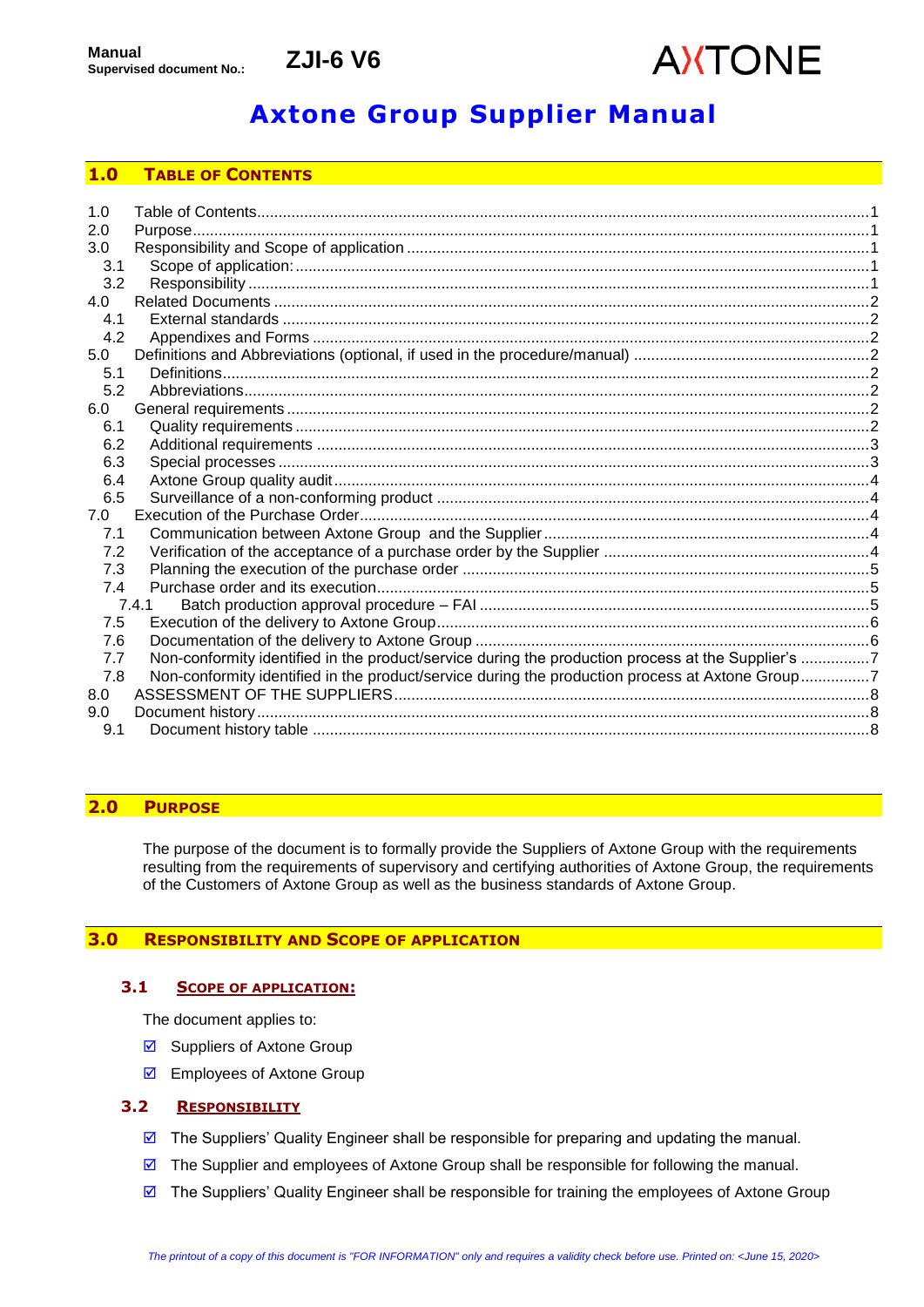# **AXTONE**

# <span id="page-1-0"></span>**4.0 RELATED DOCUMENTS**

# <span id="page-1-1"></span>**4.1 EXTERNAL STANDARDS**

ISO/TS 22163:2017

ISO 9001

PN-EN 10204

# <span id="page-1-2"></span>**4.2 APPENDIXES AND FORMS**

OLF - Periodic supplier assessment sheet

OLF – 0007 Delivery non-compliance report

ZJF-71 - First article inspection report – FAIR

ZJF – 0007 Permission card

#### <span id="page-1-3"></span>**5.0 DEFINITIONS AND ABBREVIATIONS (OPTIONAL, IF USED IN THE PROCEDURE/MANUAL**)

| <b>Supplier</b>                    | The organization (enterprise) delivering a product or service to Axtone Group.                                                                                                                                                                                                                                           |
|------------------------------------|--------------------------------------------------------------------------------------------------------------------------------------------------------------------------------------------------------------------------------------------------------------------------------------------------------------------------|
| <b>Special process</b>             | A process used in manufacturing or maintenance where the conformity of the<br>product obtained cannot be readily established without performing a<br>destructive analysis before use.                                                                                                                                    |
| <b>First Article</b><br>Inspection | A complete, independent and documented process of controlling physical and<br>functional characteristics of the product to verify whether the described<br>production methods result in a product that can be approved as specified in<br>the technical documentation, purchase order and other design<br>documentation. |

# <span id="page-1-4"></span>**5.1 DEFINITIONS**

# <span id="page-1-5"></span>**5.2 ABBREVIATIONS**

| Abbreviation                                                                                                                                                                                                                                                                                                                                                                                                                                                    | Definition                       |  |  |  |
|-----------------------------------------------------------------------------------------------------------------------------------------------------------------------------------------------------------------------------------------------------------------------------------------------------------------------------------------------------------------------------------------------------------------------------------------------------------------|----------------------------------|--|--|--|
| FAI                                                                                                                                                                                                                                                                                                                                                                                                                                                             | <b>First Article Inspection</b>  |  |  |  |
| QMS                                                                                                                                                                                                                                                                                                                                                                                                                                                             | <b>Quality Management System</b> |  |  |  |
| $\mathcal{L}(\mathcal{L}(\mathcal{T}) = \mathcal{T}(\mathcal{L}(\mathcal{L}(\mathcal{L}(\mathcal{L}(\mathcal{L}(\mathcal{L}(\mathcal{L}(\mathcal{L}(\mathcal{L}(\mathcal{L}(\mathcal{L}(\mathcal{L}(\mathcal{L}(\mathcal{L}(\mathcal{L}(\mathcal{L}(\mathcal{L}(\mathcal{L}(\mathcal{L}(\mathcal{L}(\mathcal{L}(\mathcal{L}(\mathcal{L}(\mathcal{L}(\mathcal{L}(\mathcal{L}(\mathcal{L}(\mathcal{L}(\mathcal{L}(\mathcal{L}(\mathcal{L}(\mathcal{L}(\mathcal{L$ |                                  |  |  |  |

*NOTE: The abbreviations of functions correspond to the valid organizational chart of the Company.*

# <span id="page-1-7"></span><span id="page-1-6"></span>**6.0 GENERAL REQUIREMENTS**

# **6.1 QUALITY REQUIREMENTS**

The suppliers of the Axtone Group are required to establish an QMS compliant with ISO/TS 22163, ISO 9001 or equivalent, respectively, depending on their categorization referred to in the OLI-4 Strategy, categorization and assessment of suppliers.

The Suppliers of Axtone Group shall be required to:

- a) have the QMS certified by an independent accredited certification body and demonstrate the compliance with the minimum Health and Safety and Environmental standards,
- b) define and monitor key indicators to ensure the quality of deliveries, timely performance, customer satisfaction and take corrective actions if those conditions are not met,
- c) perform controls and/or internal audits including the verification of the compliance with the requirements of Axtone Group during the execution of the purchase orders placed by Axtone Group ,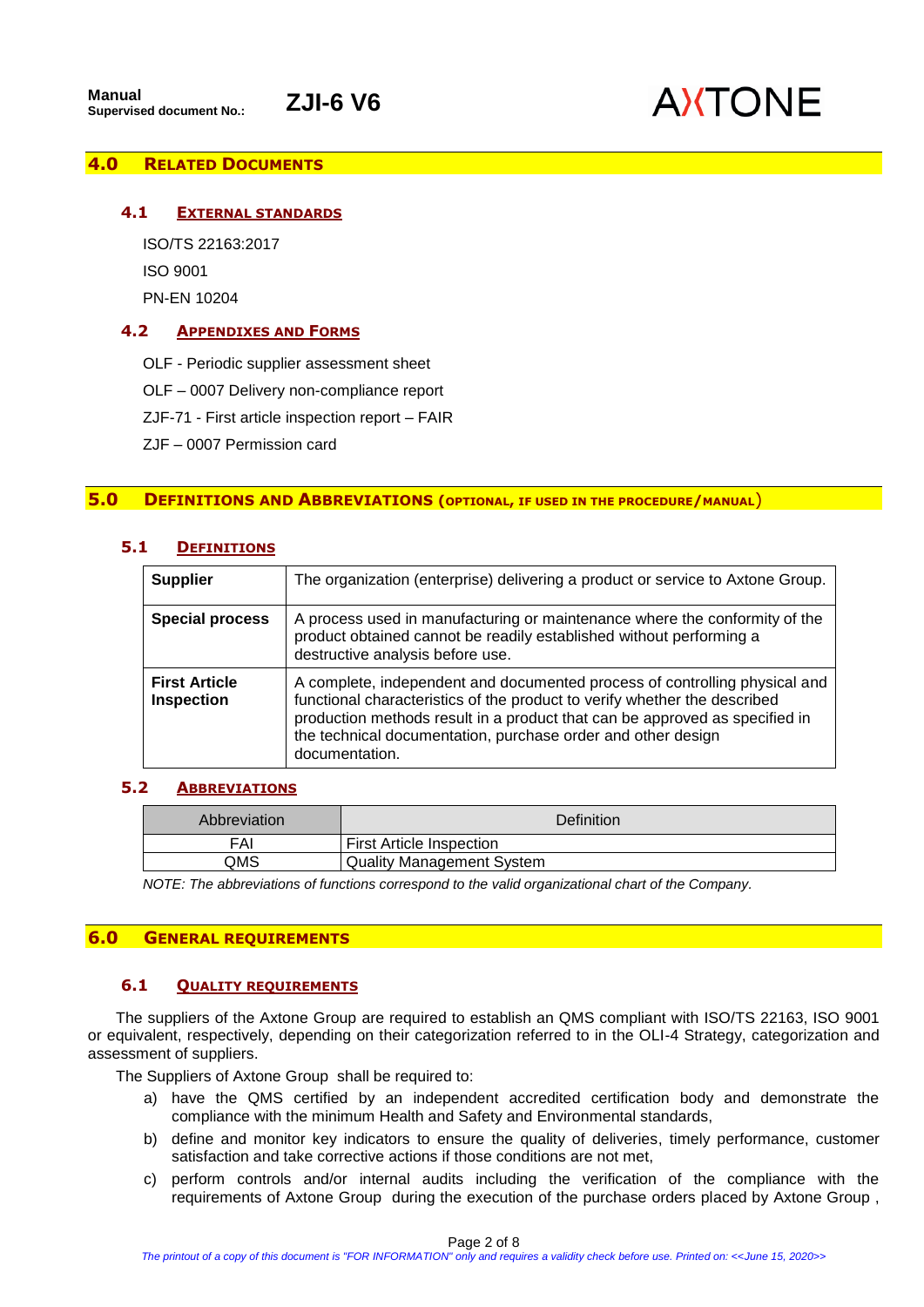

conducted by trained and competent auditors, and close corrective actions within a maximum of 90 days (records required),

- d) ensure readability of the records related to the production for Axtone Group and ensure their availability on request within 24 hours,
- e) keep the documentation and quality records for a minimum period of 15 years, and after that period, destroy or keep them in such a manner as to prevent their disclosure outside the Supplier's business activity resulting from the purchase order under execution,
- f) appoint the personnel responsible for product quality (taking into account all production changes) and ensure that this personnel is adequately trained in quality requirements that apply to the execution of the purchase orders for Axtone Group (when working both directly and indirectly),
- g) create a risk management area to ensure the continuity of supplies to Axtone Group,
- h) preserve the traceability of products/services throughout the entire production process,
- i) apply the 5S rules in the production area,
- j) inspect the goods and/or services purchased by itself to execute the purchase orders placed by Axtone Group and keep the evidence of such inspections,
- k) monitor its subcontractors by verifying the quality and times of deliveries (as a minimum)
- l) define key machines and equipment used for production and develop an effective plan to maintain their reliability,
- m) provide safe facilities for storing products, equipment, tools and materials,
- n) communicate all requirements of Axtone Group to its sub-suppliers if its processes are outsourced.

# <span id="page-2-0"></span>**6.2 ADDITIONAL REQUIREMENTS**

The Supplier shall be required to inform the Buyer of Axtone Group in each case if:

- a) the certificates granted to it expire, and to send copies of certificates should they be renewed (in both cases within 2 days of the change in validity or renewal),
- b) any significant inconsistency is found by the Supplier or external auditors which may have an adverse effect on the products/services provided by the Supplier to Axtone Group,
- c) a material change in made the Supplier's Quality Management System that may affect the execution of the purchase orders placed by Axtone Group ,
- d) a change is made in the production process which affects the quality/availability of the product/service.

If the provisions of this Manual are not equivalent to or are in conflict with the requirements of the purchase order (agreement or contract), the wording of the purchase order shall prevail.

If the revision of this Manual is changed, Axtone Group shall submit the current version to the Supplier. The Supplier shall be required to implement the new requirements within 14 days from the date of receipt of the new revision of the Manual from Axtone Group.

# <span id="page-2-1"></span>**6.3 SPECIAL PROCESSES**

If the process carried out at the Supplier's has been specified as a special process in the purchase order, the Supplier shall be required to monitor and keep records of the process. It may be required to have the special processes approved by a representative of Axtone Group The process may be approved on the basis of a process audit conducted by a representative of Axtone Group and/or the process documentation submitted by the Supplier. Any changes to the approved special process shall require a written notice and re-approval by Axtone Group. The processes identified as special are listed below:

- a) Heat treatment,
- b) Adhesive bonding and sealing,
- c) Foundry/moulding,
- d) Crimping,
- e) Pressing or heat bonding,
- f) Forging,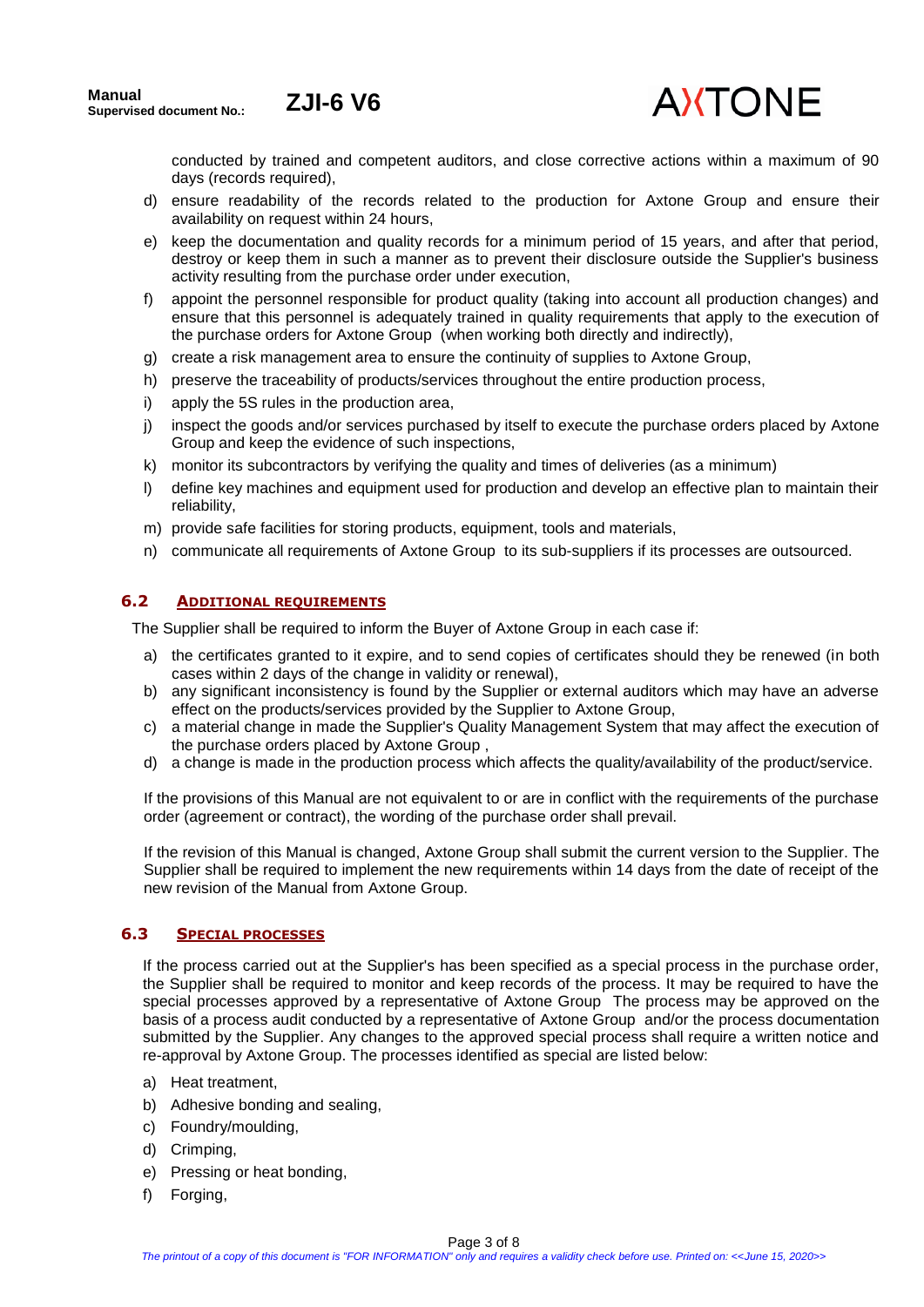

- g) Surface treatment (painting, shot blasting, coating, corrosion protection),
- h) Welding,
- i) Plastics processing,
- j) Riveting,
- k) Tightening torque.

The Supplier shall be required to provide all information regarding the process to the representative of Axtone Group. For each special process carried out by the Supplier of Axtone Group, a validation is required, the results and records of which must be presented to the representative of Axtone Group, if applicable. The Supplier shall validate and supervise every production process and service delivery process if the results of the process cannot be verified by monitoring or measurements and consequently errors are revealed only during the use of the product or after the service has been provided. The personnel carrying out special processes must be identifiable, trained and authorized.

NOTE: castings, forgings and welded elements are products of critical importance to Axtone's customers.

#### <span id="page-3-0"></span>**6.4 AXTONE GROUP QUALITY AUDIT**

The audit may be performed to approve the Supplier, approve a special process, verify documentation (including quality records) in respect of the purchase orders placed by Axtone Group and executed by the Supplier, as well as to verify the conformity of products and processes. Axtone Group reserves for itself, its Customer and selected supervising authorities or entities the right to audit the Supplier and its subsuppliers, depending on where the requirements of the purchase orders placed by Axtone Group are met.

If any sudden factors are identified (e.g. gross discrepancies, negative assessment of the audit conducted by the representative of Axtone Group or any other institution), Axtone Group has the right to suspend the supply and/or production at the Supplier's. Should this happen, Axtone Group reserves the right to conduct an additional audit of the Supplier. During the audits, the Supplier shall be required to provide unrestricted access to areas, documentation and data, which constitute the place and evidence of the fulfillment of the requirements of the purchase order placed by Axtone Group

If during the audit any inconsistencies or factors are identified which have an adverse effect on the product conformity, the Supplier shall be required to take immediate corrective actions in accordance with the schedule presented by the representative of Axtone Group and to report regularly on the progress of work.

# <span id="page-3-1"></span>**6.5 SURVEILLANCE OF A NON-CONFORMING PRODUCT**

The Supplier must specify the procedure to be followed in the event of any non-conformity identified in the process carried out for Axtone Group.The non-conforming products must be separated from the conforming products and stored in a specially designated place. The Supplier shall be required to take necessary measures to verify the impact of the non-conformity on other processes and/or products and take appropriate corrective actions. The Supplier shall be required to solve problems using the 8D methodology.

#### <span id="page-3-3"></span><span id="page-3-2"></span>**7.0 EXECUTION OF THE PURCHASE ORDER**

#### **7.1 COMMUNICATION BETWEEN AXTONE GROUP AND THE SUPPLIER**

Any communication between Axtone Group and the Supplier shall take place through the Buyer of Axtone Group , and if it is necessary to establish any specific structural, technical or quality details, the Buyer shall indicate a competent employee of Axtone Group , authorized to clarify the required issues.

All arrangements concerning the execution of the purchase order shall be made in writing, any e-mails shall be treated as written correspondence. Verbal arrangements shall not serve as basis for any claims.

#### <span id="page-3-4"></span>**7.2 VERIFICATION OF THE ACCEPTANCE OF A PURCHASE ORDER BY THE SUPPLIER**

Before the execution of the purchase order is confirmed, the Supplier shall be required to review each and every purchase order and check whether the specifications and drawings referred to in the purchase order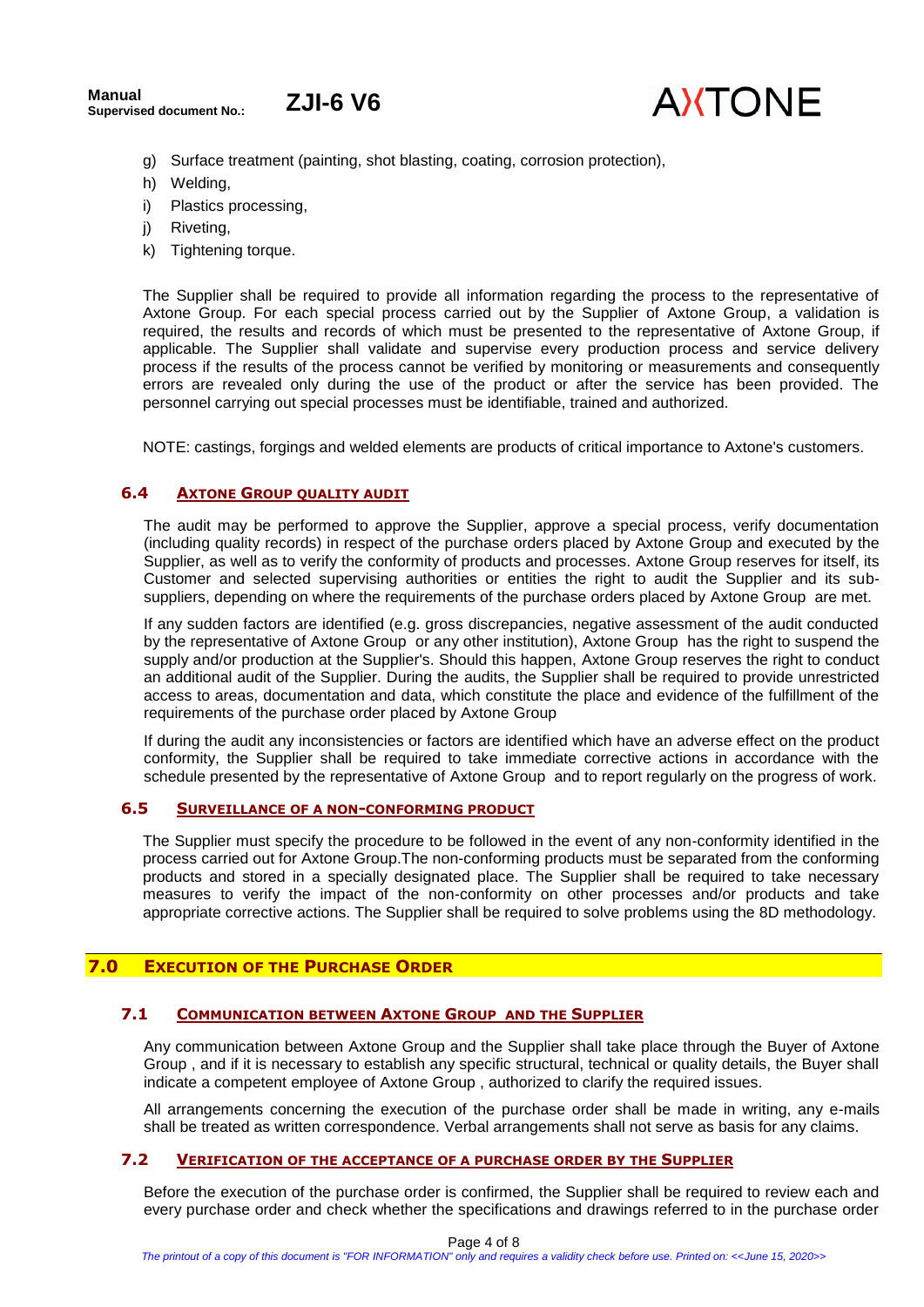are valid. It is required to check the availability of raw materials, machines, production equipment as well as processing and production capacity necessary to execute the purchase order. The Supplier shall also be required to obtain all relevant information necessary to execute the purchase order.

Axtone Group may make technical drawings and its own manuals available to the Supplier if they are required for the execution of the purchase order, provided that they have signed a non-disclosure agreement. The Supplier shall obtain any additional required documentation (standards, specifications, etc.) available in the internal and international trade and to ensure that only the most recent revision of this documentation is used (unless otherwise specified in the requirements).

If the standard or specification mentioned in the purchase order is withdrawn or replaced with a more recent release or other document, it is required to apply the document that replaces the standard or specification referred to in the purchase order.

Axtone Group shall inform the Supplier about the requirements for the product/service, its properties and, possibly, the method for performing specific operations through the purchase order. The additional information regarding the product/service shall be provided in the documentation referred to in the purchase order and/or in written correspondence. Any inaccuracies concerning the requirements shall be reported to Axtone Group by the Supplier and clarified before the start of execution of the purchase order.

# <span id="page-4-0"></span>**7.3 PLANNING THE EXECUTION OF THE PURCHASE ORDER**

As part of the execution of the purchase order the Supplier shall systematically plan the required actions for each new and changed product. The planning shall apply to the components manufactured by the Supplier as well as parts purchased and services.

For the purpose of execution of the purchase order it may be necessary or helpful for the Supplier to use the material provided by Axtone Group The Supplier shall be responsible for the property of Axtone Group while it is under the Supplier's control or used by the Supplier. It applies in particular to the preservation of full traceability of the material/instrumentation entrusted as well as the verification, protection and safeguarding of the property of Axtone Group provided for the purpose of execution of the purchase order.

The best practice is to inspect the material at the time of acceptance, prior to commencing the production at the Supplier's. If any non-conformity is detected in the material provided by Axtone Group which may affect the characteristics of the finished product, the detected non-conformity shall be immediately reported to the Buyer of Axtone Group (in writing). The non-conformity must be reported before the material is processed. It is recommended to suspend the production until instructions are received. It applies also in the situation when the property of Axtone Group is lost, damaged or otherwise deemed unusable. The Buyer of Axtone Group in turn shall be required to obtain information from authorized and competent employees of Axtone Group and to inform the Supplier how to handle the non-conforming product.

# <span id="page-4-1"></span>**7.4 PURCHASE ORDER AND ITS EXECUTION**

The Supplier shall be required to immediately confirm the purchase order placed by the Buyer of Axtone Group within 3 working days of receipt of the purchase order.

Axtone Group shall inform the Supplier about the completion date by indicating this information in the purchase order. At the individual request of Axtone Group the Supplier shall prepare a detailed report on the progress of the execution of the purchase order. The report shall include the agreed wording and completion dates. Axtone Group reserves the right to verify the progress of the execution of the purchase order and the project at the Supplier's in the form of an audit conducted at the headquarters of the Supplier.

# <span id="page-4-2"></span>**7.4.1 Batch production approval procedure – FAI**

The Supplier shall be required to carry out FAI on a new product from the first production batch (the first product or group of products manufactured as a result of the planned process developed as a normal production process of these products to be used in the future) or if any significant change is made to the product/service delivered so far, as a result of which the previous results of the FAI are deemed invalid. A significant change shall mean the change of production location, disrupted production for over 1 year, change of the release and/or change of the drawing, change of the manufacturing method (if it may affect the results of the processes performed), changes in the special process (if approved by Axtone Group),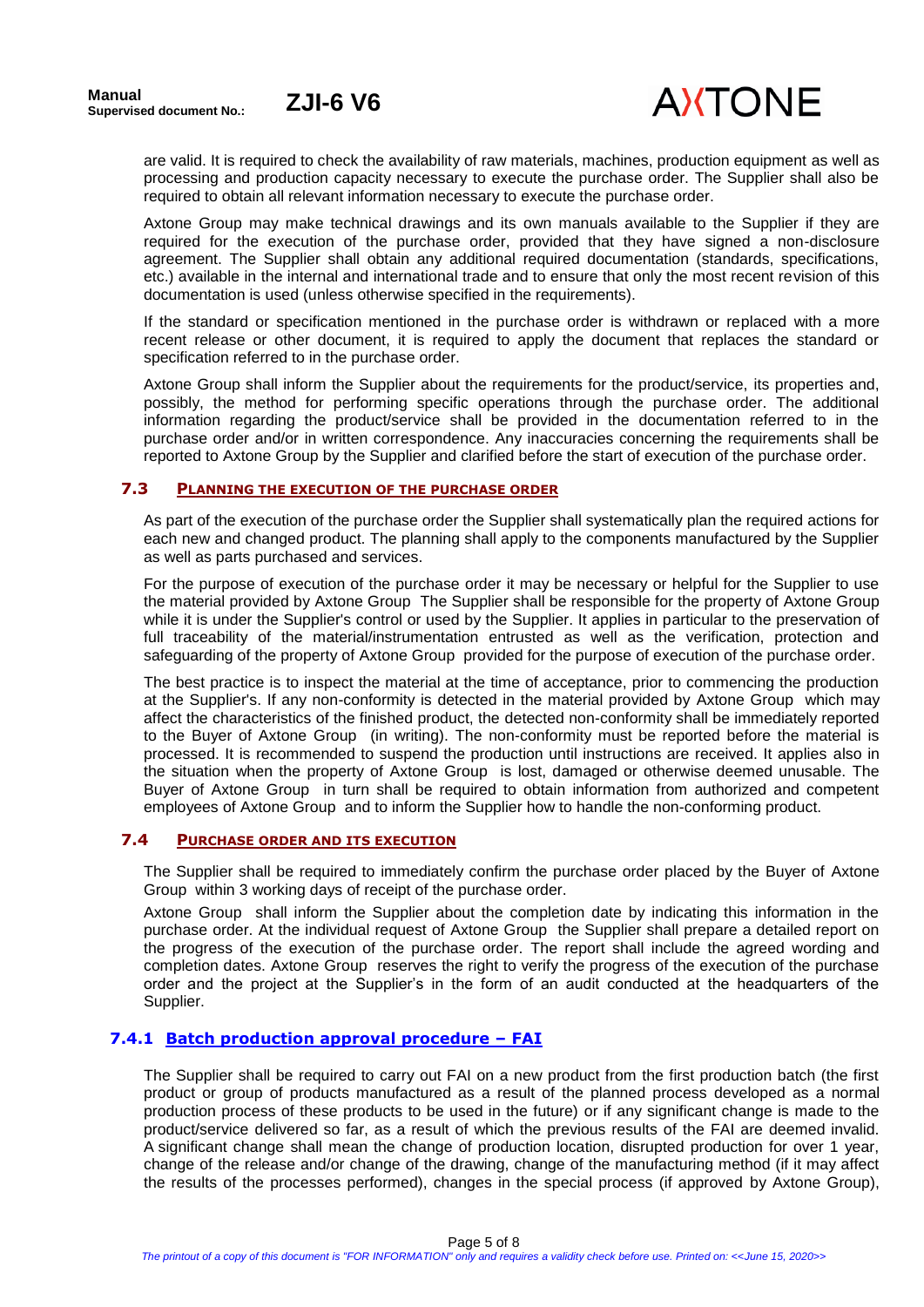

change of the requirements included in the purchase order which affects the production process of the Supplier. The Supplier shall be also required to carry out FAI at the express request of Axtone Group.

The results of FAI must be recorded according to the document ZJF-71 "FAI Report".

The results of the inspection of structural properties shall be expressed in a quantitative form (variables) if a given structural property is defined as a numerical limit value. The results shall be recorded in units specified in the drawings or in the technical specifications, unless otherwise agreed.

The property attribute (e.g. conforming / non-conforming) may be used if no assessment technique can provide a value for the variable. It is permitted to use the property attribute if the structural property is not defined as a numerical limit value (e.g. to blunt sharp edges). It is also acceptable when qualified instrumentation is used for the inspection.

If the purchase order does not contain other information, Axtone Group expects complete delivery in accordance with the quality documentation attached to the purchase order, including the FAI report. Axtone Group reserves the right to approve the process or product at the Supplier's. If any non-conformity with the requirements of Axtone Group is identified, the Supplier shall immediately adapt the production process to the customer's requirements.

## <span id="page-5-0"></span>**7.5 EXECUTION OF THE DELIVERY TO AXTONE GROUP**

Axtone Group reserves the right to perform a full or random inspection of incoming materials, including the quantity of items delivered, quality requirements (the conformity in terms of dimensions, appearance and performance, documentation), the quality of packaging (including the level of protection against damage) and/or other requirements specified in the purchase order.

The Supplier shall secure the product during internal processing and delivery to the place of destination to comply with the requirements. Where applicable, the security measures taken with regard to the product shall include identification, packaging, storage and protection. The security measures shall be taken with regard to the product components. The security measures taken with regard to the product shall also account for the following in accordance with product specifications and/or relevant laws and regulations.

#### <span id="page-5-1"></span>**7.6 DOCUMENTATION OF THE DELIVERY TO AXTONE GROUP**

For every completed delivery the Supplier shall provide documentation in accordance with the requirements contained in the purchase order placed by Axtone Group , secured against loss or damage. Any missing or incomplete documentation shall serve as the basis for the initiation of a complaint procedure.

Every delivery documentation must contain a document confirming that the product or service has been delivered in accordance with the requirements set out in the purchase order. The document shall comply with EN 10204. As a minimum, a declaration of conformity 2.1 is required unless another document is specified in the purchase order.

The entity issuing the conformity document shall ensure that it contains information sufficient to enable Axtone Group to identify clearly all features of the supplier and the product batch.

The document confirming the conformity of the delivery shall include (depending on the type of document):

- a) A clear identification of the document (its number, type, standard number),
- b) The name and contact address of the supplier,
- c) The identification characteristics of the product or service delivered (e.g. all permanent markings on the product, name, batch/heat number, type, date of manufacture or model number of the product, summary description of the process, person or body and/or other relevant supplementary information). The description must comply with the naming of documents at AXTONE GROUP ,
- d) The declaration of the product's or service's conformity with the requirements of the documentation,
- e) Full and clear list of standards or other specified requirements, as well as selected options, if any have been established,
- f) Results of all required checks and tests,
- g) Date and place of issuing the declaration,
- h) Signature (or an equivalent approval mark), name and title of the person authorized and acting on behalf of the supplier,
- i) All limitations of the validity of the declaration of conformity.

#### Page 6 of 8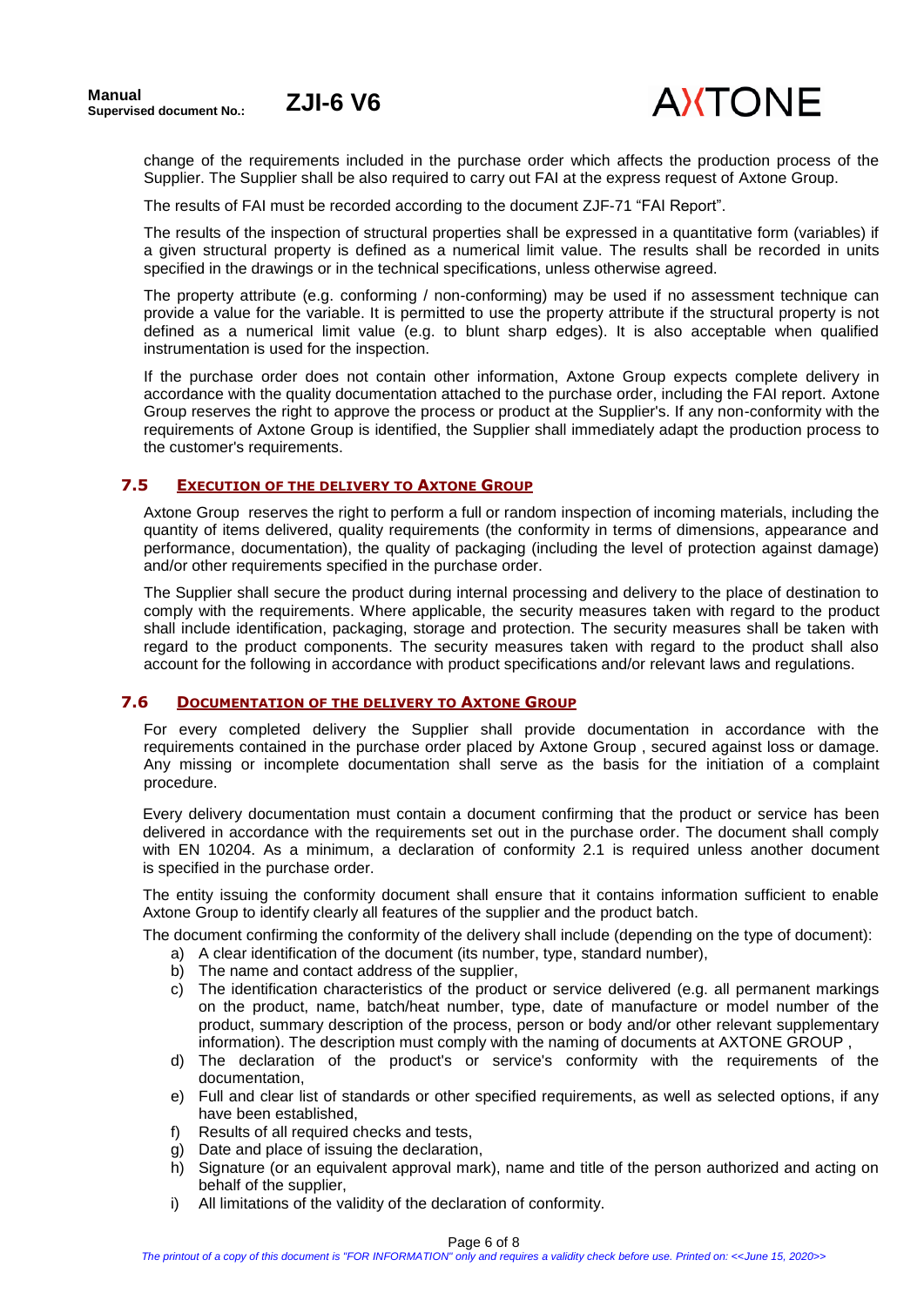

If the product is supplied by a subcontractor or an agent, they shall also provide the entire manufacturer's documentation prepared in accordance with the PN-EN 10204 standard, without any changes. If the subcontractor or agent has changed the condition or dimensions of the product in any way, they shall provide an additional document confirming these new characteristics of the product. Inspection documents shall be signed or affixed with a stamp of the person responsible for their acknowledgment.

#### <span id="page-6-0"></span>**7.7 NON-CONFORMITY IDENTIFIED IN THE PRODUCT/SERVICE DURING THE PRODUCTION PROCESS AT THE SUPPLIER'S**

If any non-conformity to the requirements specified by Axtone Group is identified, the Supplier shall, at the time of identification, report every such non-conformity to the Buyer of Axtone Group , and may request that Axtone Group accept the derogation by sending a request for derogation – ZJF-0007 "Derogation Sheet". The Supplier shall have the right to make the delivery only after receiving an official confirmation of the possibility to deliver the parts covered by the request for derogation. The Supplier shall be required in each case to propose corrective actions in the request for derogation. The Supplier shall also be required to assess the effectiveness of the actions taken and report the result to the Suppliers' Quality Engineer of Axtone Group.

Axtone Group reserves the right to instruct the Supplier to carry out an additional obligatory inspection of the characteristics of the material ordered, confirmed by a measurement report. Axtone Group reserves the right to verify the effectiveness of the actions taken at the Supplier's. In addition, the non-conformities reported by the Suppliers shall affect the periodical assessment of the Supplier if they are attributable to the Supplier.

#### <span id="page-6-1"></span>**7.8 NON-CONFORMITY IDENTIFIED IN THE PRODUCT/SERVICE DURING THE PRODUCTION PROCESS AT AXTONE GROUP**

If any non-conformity is identified in the goods/services delivered by the Supplier, the representative of Axtone Group shall notify the Supplier accordingly by sending an OLF-0007 "Delivery Non-Conformity Report", in which the Supplier will be informed in detail about the decisions of Axtone Group with respect to the goods/services complained about and the required methods of handling the complaint, i.e:

- immediate replacement of the defective product by the Supplier,
- repair of the defective product by the Supplier,
- repair of the defective product by Axtone Group at the Supplier's expense,
- reimbursement of the costs incurred by Axtone Group ,
- other solution agreed with Axtone Group

The Supplier shall respond to the Non-Conformity Report within 24 hours of receiving it. The Supplier shall also be required to prepare corrective actions in the form of a structured troubleshooting procedure. The corrective actions and complaint handling procedure must be completed within 14 days of the date of making the complaint, unless otherwise agreed. If there is any defect, Axtone Group reserves the right to have the inventory of articles from a given Supplier already in the warehouse of Axtone Group inspected by an external service company on site, or have the defect corrected – the costs of operations shall be charged to the Supplier. The above-mentioned actions shall be taken to avoid costs that may arise in connection with delayed delivery to the customer of Axtone Group , disrupted production at Axtone Group , etc. After receiving the notification, the Supplier shall carry out an inspection of the next delivery in the quantity of 100% of the inspection confirmed by the measurement report.

The information about the costs charged shall be in each case indicated in the Delivery Non-Conformity Report. The costs presented in the above-mentioned document shall be settled in accordance with the information included in the Delivery Non-Conformity Report. The amount of the charge shall be determined by Axtone Group on a case-by-case basis and it depends on the need to adjust the production processes performed by Axtone Group so that the impact of any deviations on the features of critical importance for the quality of the finished product can be minimized, if possible.

Axtone Group shall have the right to suspend deliveries from the Supplier in the event of reservations as to the quality, timely completion of deliveries or lack of response to the recommendations made by Axtone